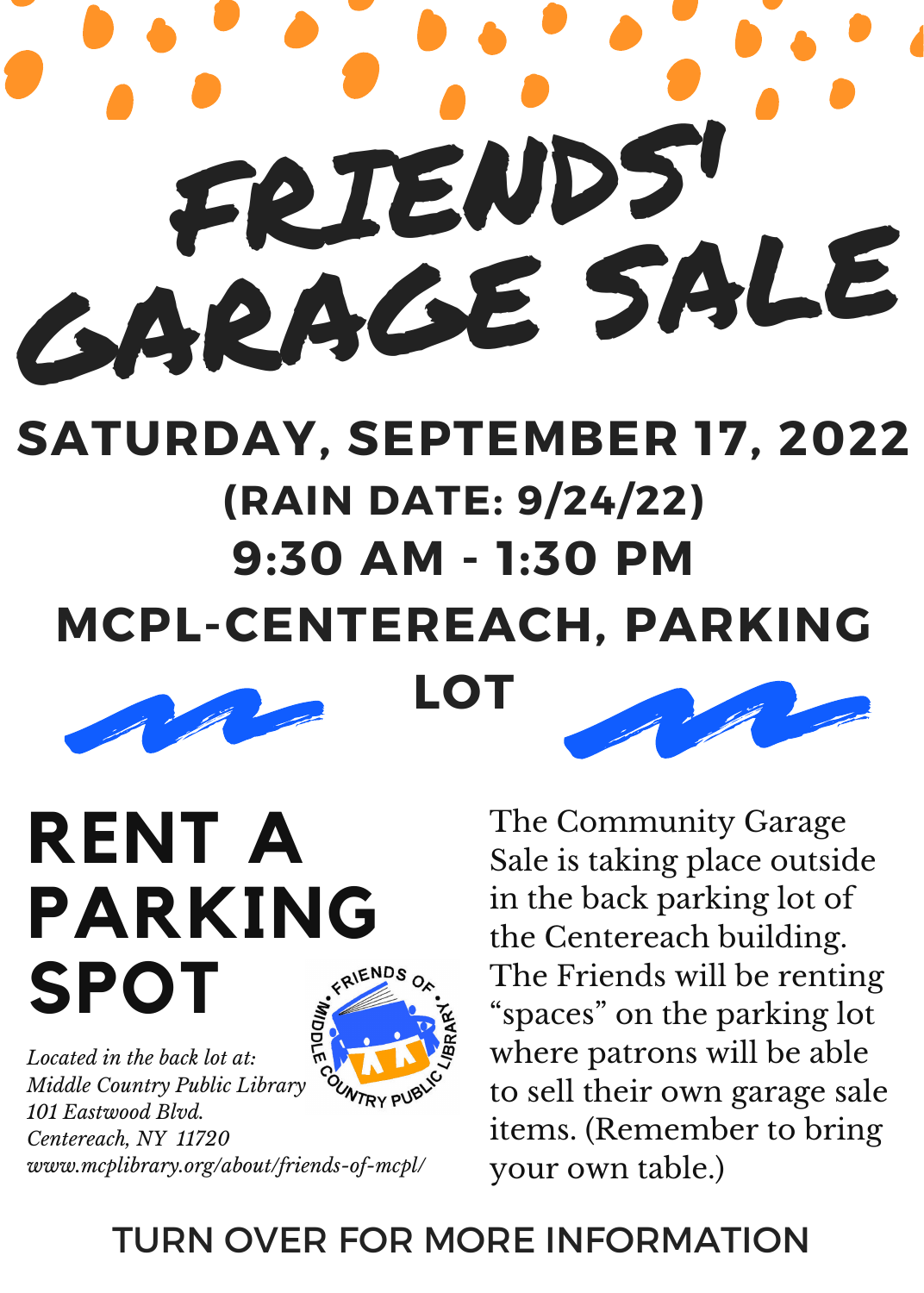

# **JOIN THE FRIENDS' GARAGE SALE**

ONE - 9' X 20' SPACE - \$20.00 TWO - 9' X 20' SPACES - \$35.00

Purchase a parking spot on the Friends' web page: www.mcplibrary.org/about/friends-of-mcpl/

-OR- by filling out the attached form with payment and place in a Friends' mailbox at the Centereach building

- Register for a space by September 8, 2022
- Set-up begins at 8:30 AM
- Clean-up must be complete by 2:30 PM
- **Each space is responsible for their belongings, tables, money, set-up and clean-up**

Friends Member

needed!

VOLUNT

For more information contact: friends@mcplibrary.org

Sponsored by: The Friends of Middle Country Public Library to benefit the Middle Country Public Library